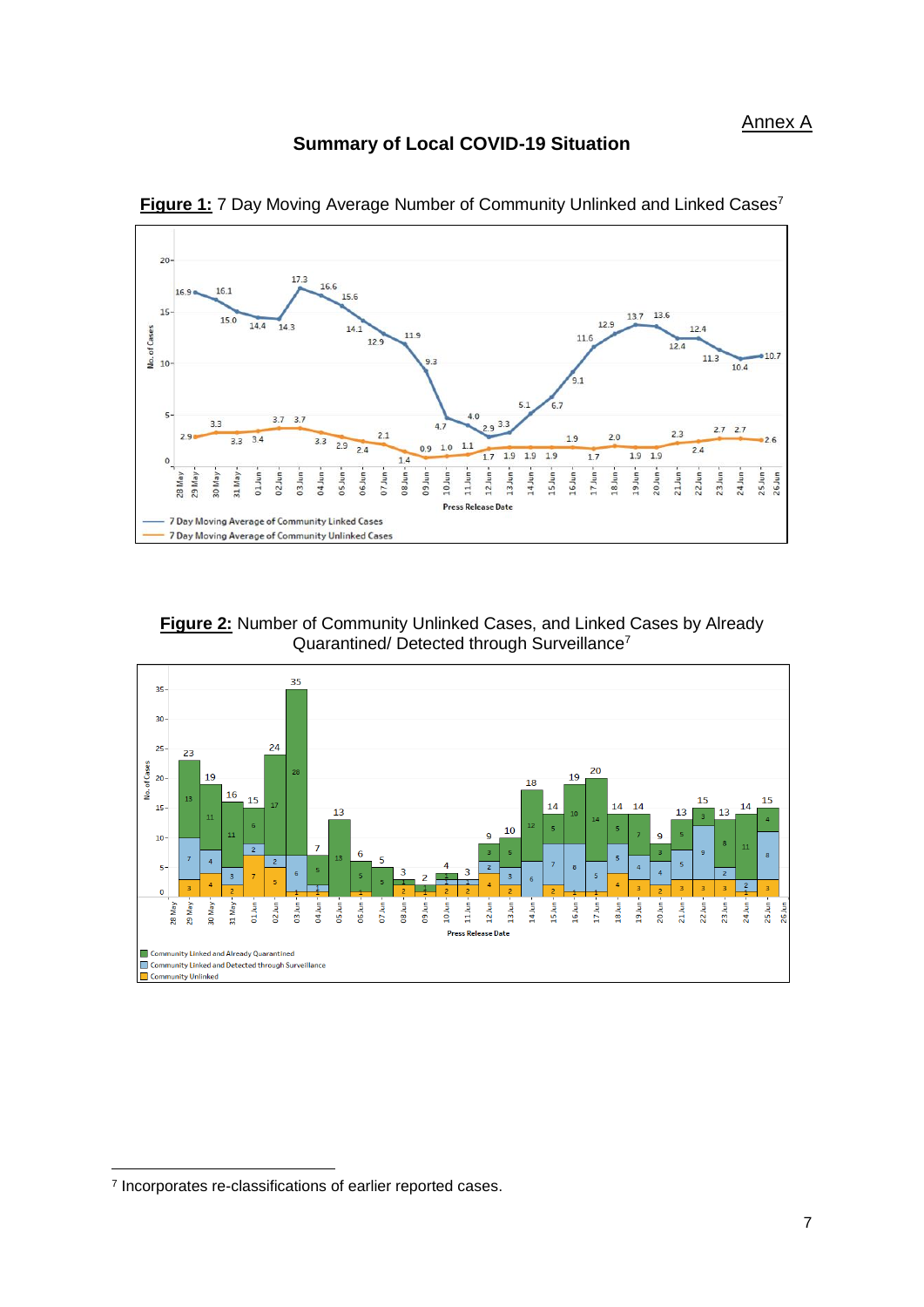

**Figure 3:** Number of Active Cases in Intensive Care Unit or Requiring Oxygen **Supplementation** 

**Figure 4:** Breakdown of Local Cases Since 28 April by Vaccination Status and Severity of Condition<sup>8</sup>



<sup>1</sup> <sup>8</sup> Fully vaccinated – more than 14 days after completing vaccination regimen. Partially vaccinated – received 1 dose only of 2-dose vaccine or COVID-19 positive within 14 days of completing vaccination regimen.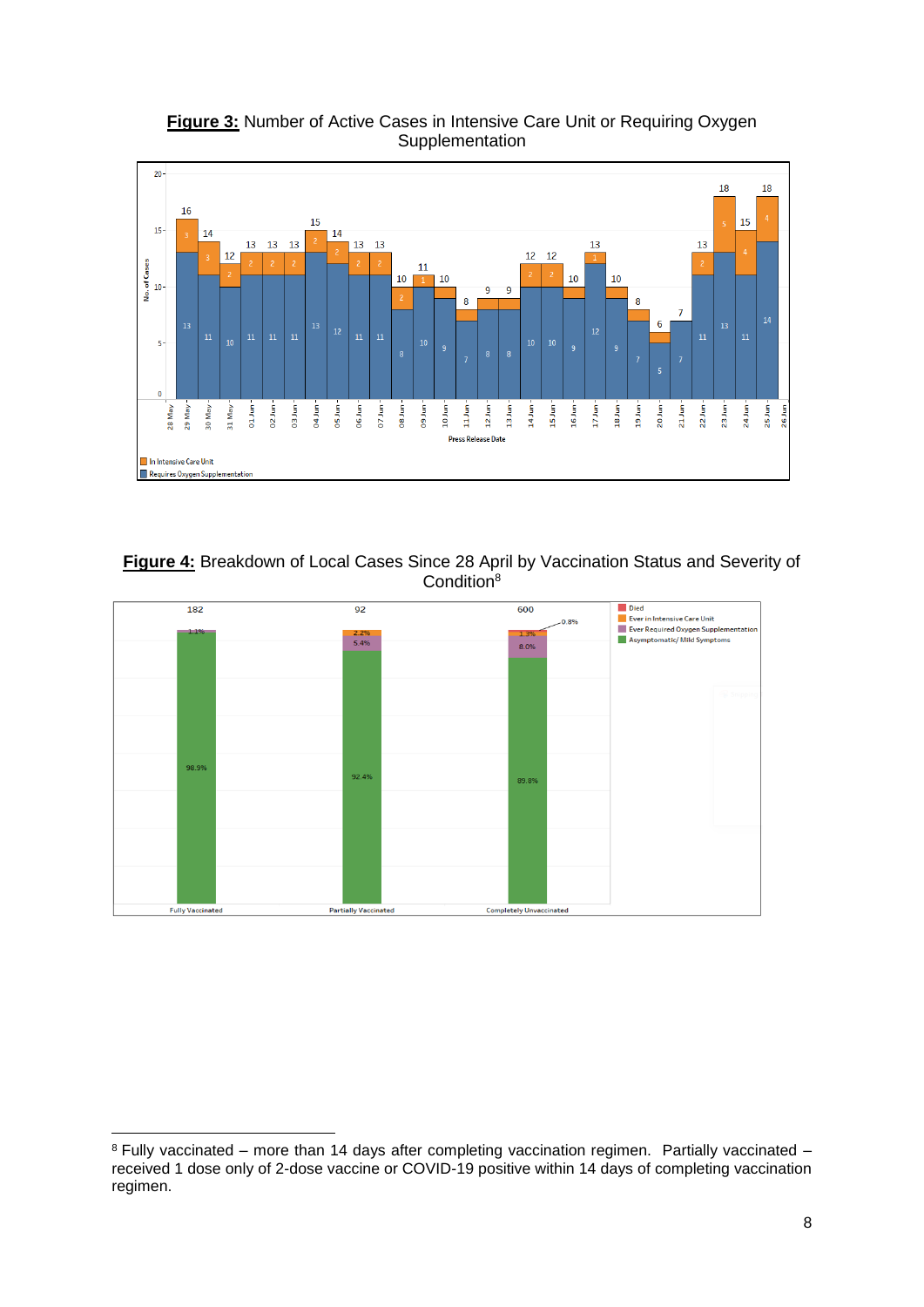#### **Open Clusters**

Epidemiological investigations and contact tracing have uncovered links between cases.

- i. 3 of the confirmed cases (Cases 64413, 64442 and 64443) are linked to the Changi General Hospital cluster with the most recent cases (Cases 64442 and 64443) linked to the cluster on 24 June. Case 64413 is a 35 year-old male Singaporean who works as a porter at Changi General Hospital. He was confirmed to have COVID-19 infection on 23 June.
- ii. 10 of the confirmed cases (Cases 64310, 64378, 64386, 64404, 64446, 64447, 64448, 64455, 64456 and 64457) are linked to the 105 Henderson Crescent cluster with the most recent cases (Cases 64446, 64447, 64448, 64455 and 64456) linked to the cluster on 24 June, and Case 64457 linked to the cluster on 25 June. Case 64310 is a 67 year-old male Singaporean who is a retiree. He was confirmed to have COVID-19 infection on 17 June.
- iii. 87 of the confirmed cases (Cases 64132, 64158, 64187, 64193, 64195, 64196, 64199, 64201, 64202, 64204, 64205, 64212, 64213, 64216, 64217, 64218, 64221, 64223, 64224, 64225, 64226, 64229, 64231, 64232, 64234, 64239, 64240, 64241, 64242, 64243, 64244, 64246, 64248, 64252, 64257, 64258, 64260, 64261, 64262, 64266, 64267, 64269, 64270, 64271, 64272, 64273, 64274, 64278, 64279, 64280, 64281, 64283, 64284, 64285, 64288, 64296, 64298, 64299, 64300, 64303, 64304, 64305, 64307, 64315, 64316, 64319, 64321, 64322, 64329, 64334, 64348, 64350, 64351, 64355, 64357, 64358, 64364, 64368, 64383, 64385, 64389, 64403, 64421, 64435, 64436, 64445 and 64461) are linked to the 115 Bukit Merah View Market & Food Centre cluster with the most recent cases (Case 64445) linked to the cluster on 24 June, and Case 64461 linked to the cluster on 25 June. Case 64132 is a 74 year-old male Singaporean who works at a sundry store at 115 Bukit Merah View Market & Food Centre. He was confirmed to have COVID-19 infection on 9 June.
- iv. 7 of the confirmed cases (Cases 64255, 64264, 64332, 64420, 64354, 64369 and 64449) are linked to the Case 64264 cluster with the most recent case (Case 64449) linked to the cluster on 24 June. Case 64264 is a 32 year-old female Indonesia national who is a foreign domestic worker. She was confirmed to have COVID-19 infection on 16 June.
- v. 6 of the confirmed cases (Cases 64359, 64370, 64390, 64391, 64417 and 64430) are linked to the Case 64359 cluster with the most recent cases (Cases 64417 and 64430) linked to the cluster on 23 June. Case 64359 is a 38 year-old female Philippines national who is a foreign domestic worker. She was confirmed to have COVID-19 infection on 20 June.
- vi. 8 of the confirmed cases (Cases 64349, 64387, 64397, 64408, 64414, 64415, 64416 and 64437) are linked to the Case 64349 cluster with the most recent cases (Cases 64414, 64415, 64416 and 64437) linked to the cluster on 23 June. Case 64349 is a 24 year-old male Singaporean who works as a financial consultant with Prudential. He was confirmed to have COVID-19 infection on 19 June.
- vii. 4 of the confirmed cases (Cases 64135, 64194, 64402 and 64429) are linked to the Case 64135 cluster with the most recent case (Case 64429) linked to the cluster on 23 June. Case 64135 is a 57 year-old female Singaporean who works as a promoter at Guardian (ION Orchard). She was confirmed to have COVID-19 infection on 10 June.
- viii. 5 of the confirmed cases (Cases 64112, 64121, 64174, 64230 and 64236) are linked to the ION Orchard cluster. Case 64112 is a 35 year-old female Malaysia national who works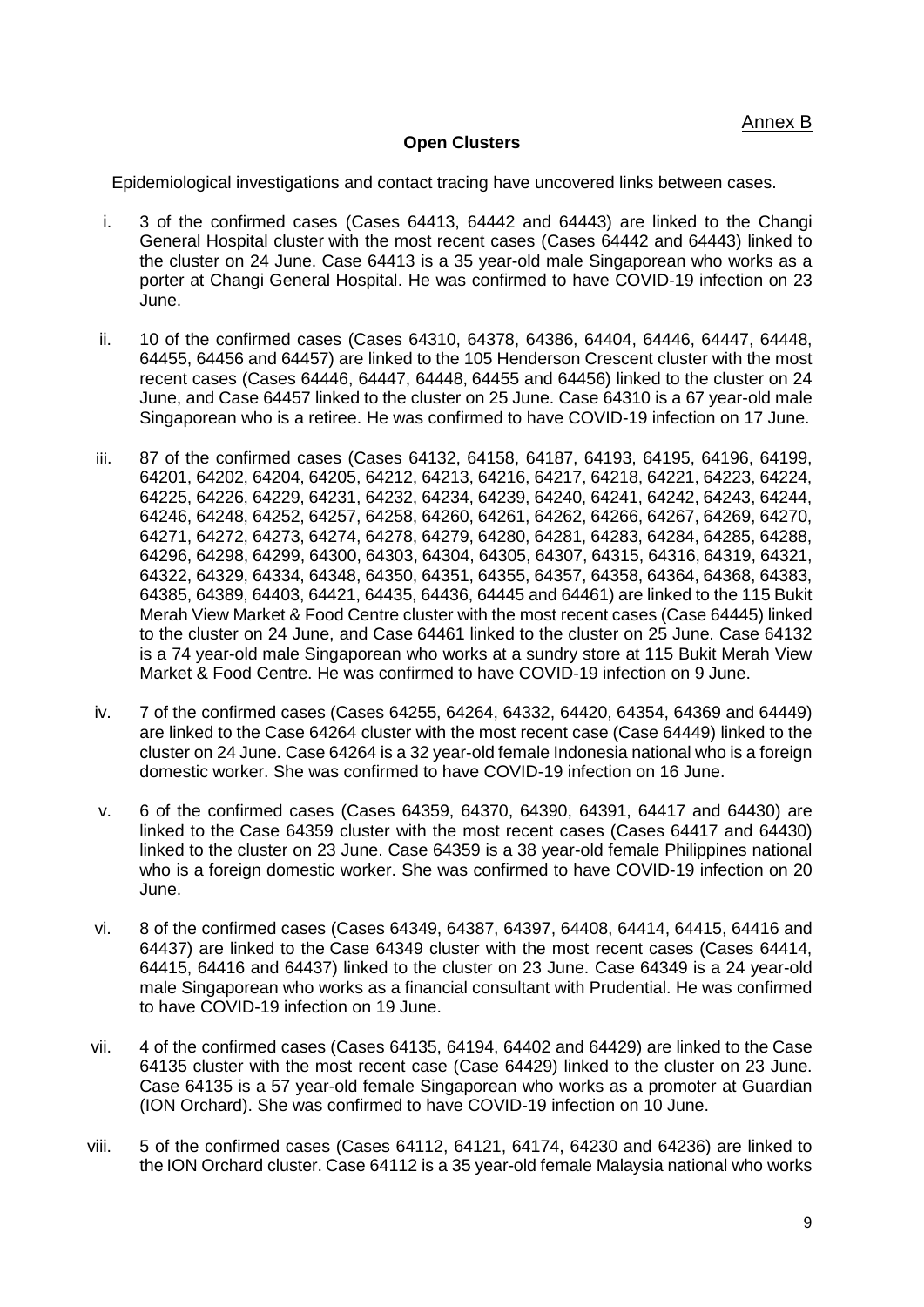as a retail assistant at Four Leaves (ION Orchard and AMK Hub). She was confirmed to have COVID-19 infection on 7 June.

- ix. 14 of the confirmed cases (Cases 64184, 64186, 64191, 64197, 64198, 64200, 64206, 64207, 64208, 64219, 64249, 64251, 64295 and 64419) are linked to the Case 64184 cluster with the most recent case (Case 64419) linked to the cluster on 23 June. Case 64184 is a 27 year-old male India national who works as an engineer at Ecoxplore Pte Ltd. He was confirmed to have COVID-19 infection on 12 June.
- x. 3 of the confirmed cases (Cases 64373, 64374 and 64406) are linked to the Case 64374 cluster with the most recent case (Case 64406) linked to the cluster on 23 June. Case 64374 is a 26 year-old female Singapore Permanent Resident who works as an analyst at Deutsche Bank. She was confirmed to have COVID-19 infection on 21 June.
- xi. 4 of the confirmed cases (Cases 64377, 64379, 64380 and 64392) are linked to the 90 Redhill Close cluster with the most recent case (Case 64392) linked to the cluster on 22 June. Case 64379 is a 79 year-old male Singaporean who is a retiree. He was confirmed to have COVID-19 infection on 21 June.
- xii. 7 of the confirmed cases (Cases 64326, 64333, 64353, 64361, 64362, 64384 and 64407) are linked to the 119 Bukit Merah View cluster with the most recent case (Case 64407) linked to the cluster on 23 June. Case 64326 is a 46 year-old female Singaporean who is a homemaker. She was confirmed to have COVID-19 infection on 18 June.
- xiii. 3 of the confirmed cases (Cases 64233, 64268 and 64375) are linked to the Case 64233 cluster with the most recent case (Case 64375) linked to the cluster on 21 June. Case 64233 is a 41 year-old female Philippines national who is a foreign domestic worker. She was confirmed to have COVID-19 infection on 14 June.
- xiv. 5 of the confirmed cases (Cases 64330, 64342, 64345, 64346 and 64371) are linked to the 121 Bukit Merah View cluster with the most recent case (Case 64371) linked to the cluster on 21 June. Case 64330 is an 86 year-old female Singaporean who is a retiree. She was confirmed to have COVID-19 infection on 18 June.
- xv. 4 of the confirmed cases (Cases 64263, 64323, 64324 and 64325) are linked to the Case 64263 cluster with the most recent cases (Cases 64323, 64324 and 64325) linked to the cluster on 18 June. Case 64263 is a 47 year-old female Indonesia national who is a foreign domestic worker. She was confirmed to have COVID-19 infection on 16 June.
- xvi. 8 of the confirmed cases (Cases 63721, 63748, 63752, 63933, 64050, 64065, 64066 and 64331) are linked to the Tektronix cluster with the most recent case (Case 64331) linked to the cluster on 18 June. Case 63721 is a 50 year-old male Singaporean who works as an engineer at Tektronix Southeast Asia Pte Ltd. He was confirmed to have COVID-19 infection on 24 May.
- xvii. 3 of the confirmed cases (Cases 64183, 64185 and 64312) are linked to the Case 64183 cluster with the most recent case (Case 64312) linked to the cluster on 17 June. Case 64183 is a 68 year-old male Singaporean who works as a landscape gardener at Amozonia Pte Ltd. He was confirmed to have COVID-19 infection on 12 June.
- xviii. 3 of the confirmed cases (Cases 64149, 64180 and 64181) are linked to the MARINA ARIEL cluster, with the most recent cases (Cases 64180 and 64181) linked to the cluster on 12 June. Case 64149 is a 38 year-old male Indonesia national who is employed by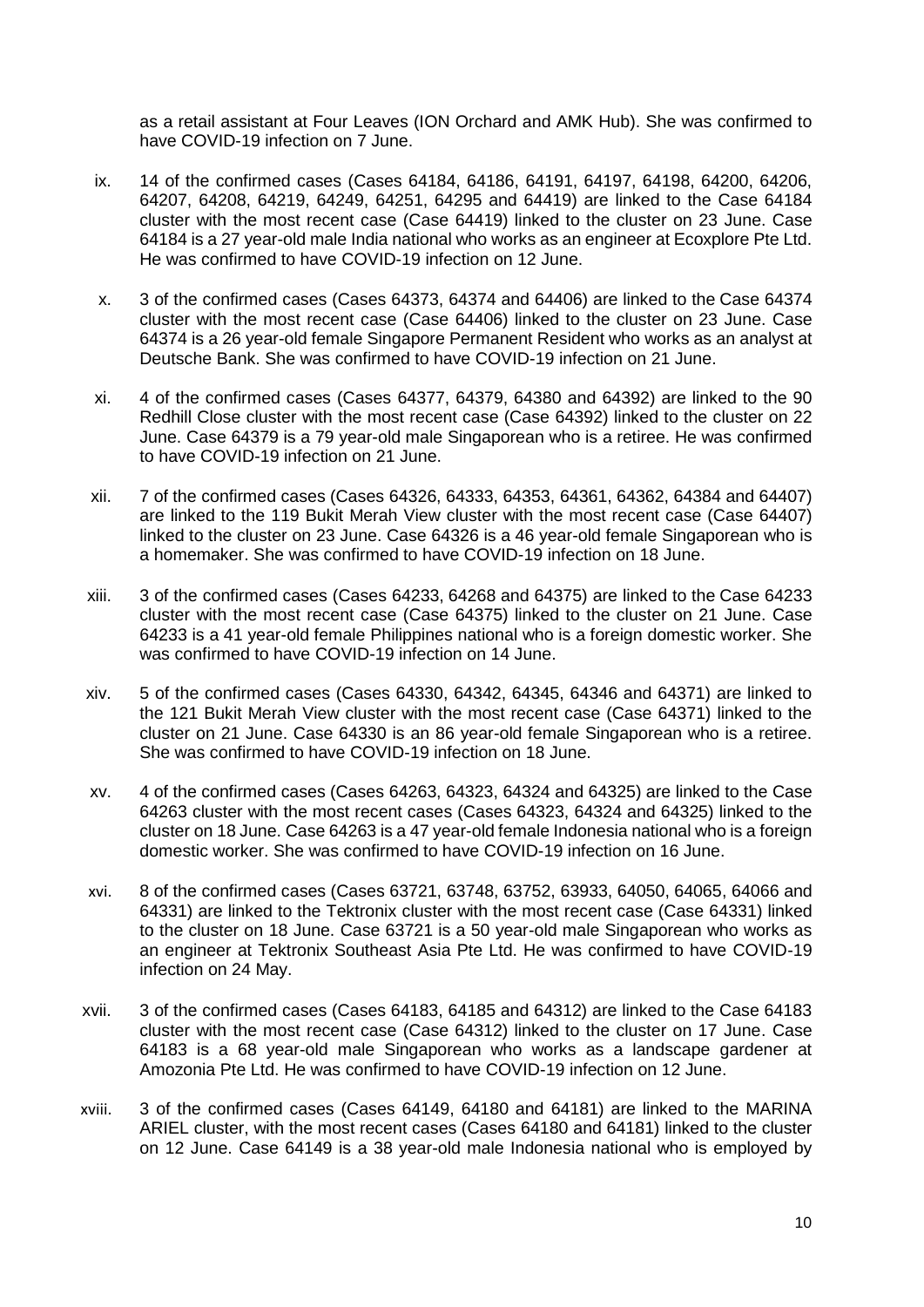Marina Offshore Pte Ltd as a sea crew on board tugboat MARINA ARIEL. He was confirmed to have COVID-19 infection on 11 June.

- xix. 4 of the confirmed cases (Cases 63399, 63900, 63917 and 64182) are linked to the Case 63399 cluster with the most recent case (Case 64182) linked to the cluster on 12 June. Case 63399 is a 35 year-old male Malaysia national who is a kitchen crew at Kota Zheng Zong Bak Kut Teh (Serangoon Gardens). He was confirmed to have COVID-19 infection on 17 May.
- xx. 16 of the confirmed cases (Cases 63160, 63253, 63294, 63300, 63426, 63427, 63428 63491, 63522, 63526, 63680, 63731, 63751, 63826, 63943 and 64120) are linked to the Changi Prison Complex cluster, with the most recent case (Case 64120) linked to the cluster on 9 June. Case 63160 is a 39 year-old male China national who is employed by SATS Food Services Pte Ltd as a chef at Changi Prison Complex. He was confirmed to have COVID-19 infection on 13 May.
- xxi. 13 of the confirmed cases (Cases 63853, 63854, 63874, 63883, 63884, 63885, 63886, 63896, 63903, 63958, 64009, 64076 and 64117) are linked to the NTUC Foodfare (308 Anchorvale Road) cluster with the most recent case (Case 64117) linked to the cluster on 8 June. Case 63853 is a 33 year-old male Malaysia national who works as a kitchen assistant at Hua Zai Eating House Pte Ltd. He was confirmed to have COVID-19 infection on 29 May.
- xxii. 33 of the confirmed cases (Cases 63924, 63949, 63950, 63961, 63962, 63974, 63976, 63977, 63979, 63980, 63982, 63983, 63984, 63985, 63986, 63987, 63988, 63989, 63990, 63991, 63992, 63993, 63994, 63995, 63996, 63997, 64001, 64060, 64061, 64062, 64090 64094 and 64108) are linked to the MINDSville@Napiri cluster with the most recent case (Case 64108) linked to the cluster on 7 June. Case 63924 is a 37 year-old female Singaporean who is a resident at MINDSville@Napiri. She was confirmed to have COVID-19 infection on 31 May.
- xxiii. 8 of the confirmed cases (Cases 63936, 63969, 64046, 64048, 64049, 64057, 64091 and 64093) are linked to the Atatcutz Singapore cluster, with the most recent cases (Case 64091) linked to the cluster on 6 June, and Case 64093 linked to the cluster on 7 June. Case 63936 is a 26 year-old male Malaysia national who works as a delivery rider for Pizza Hut (Hougang Green). He was confirmed to have COVID-19 infection on 1 June.
- xxiv. 6 of the confirmed cases (Cases 63964, 63981, 64010, 64011, 64059 and 64103) are linked to the Case 63964 cluster with the most recent case (Case 64103) linked to the cluster on 7 June. Case 63964 is a 61 year-old female Singaporean who works at NTUC FairPrice (Clementi Avenue 3). She was confirmed to have COVID-19 infection on 1 June.
- xxv. 3 of the confirmed cases (Cases 63931, 64020 and 64077) are linked to the Case 63931 cluster, with the most recent case (Case 64077) linked to the cluster on 5 June. Case 63931 is an 82 year-old male Singaporean who is a retiree. He was confirmed to have COVID-19 infection on 1 June.
- xxvi. 5 of the confirmed cases (Cases 63922, 63927, 64024, 64025 and 64047) are linked to the Case 63922 cluster with the most recent case (Case 64047) linked to the cluster on 4 June. Case 63922 is a 56 year-old female Singaporean who is a homemaker. She was confirmed to have COVID-19 infection on 31 May.
- xxvii. 3 of the confirmed cases (Cases 63892, 64027 and 64028) are linked to the Case 63892 cluster with the most recent cases (Cases 64027 and 64028) linked to the cluster on 3 June. Case 63892 is a 68 year-old male Singaporean who works as a manager at Phoenix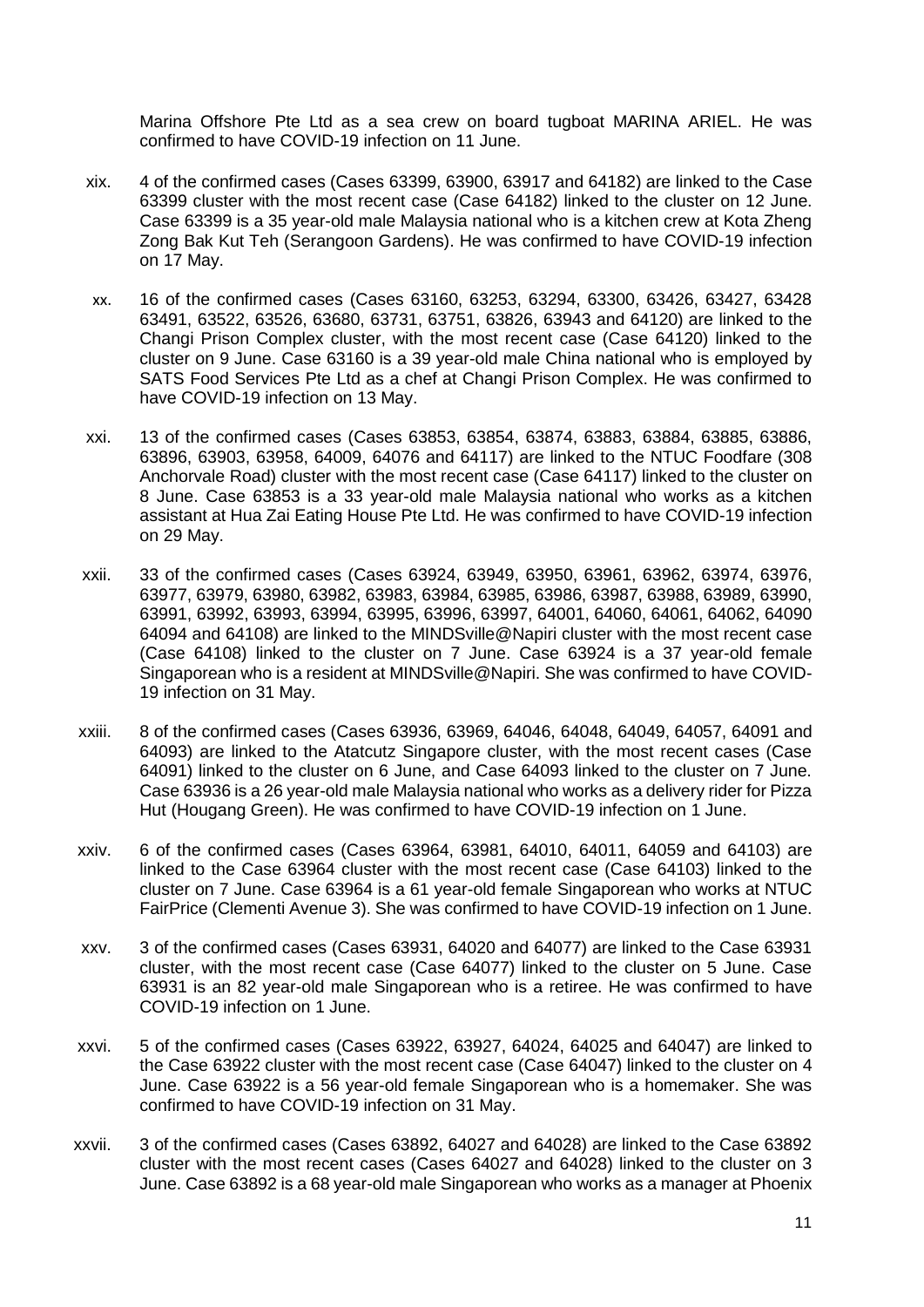Entertainment Karaoke TV Music Lounge Pte Ltd. He was confirmed to have COVID-19 infection on 30 May.

- xxviii. 27 of the confirmed cases (Cases 63507, 63677, 63740, 63760, 63761, 63765, 63798, 63799, 63802, 63830, 63831, 63832, 63836, 63837, 63839, 63842, 63843, 63898, 63905, 63906, 63907, 63929, 63952, 63953, 63970, 64026 and 64032) are linked to the Hong Ye Group cleaners cluster with the most recent cases (Cases 64026 and 64032) linked to the cluster on 3 June. Case 63507 is a 31 year-old male Singaporean who is employed by Hong Ye Group Pte Ltd as a cleaner at Changi Business Park. He was confirmed to have COVID-19 infection on 19 May.
	- xxix. 13 of the confirmed cases (Cases 63286, 63292, 63392, 63455, 63456, 63517, 63601, 63609, 63757, 63862, 63863, 63864 and 63999) are linked to the 506 Hougang Avenue 8 cluster with the most recent case (Case 63999) linked to the cluster on 1 June. Case 63286 is a 57 year-old female Malaysia national who is currently unemployed. She was confirmed to have COVID-19 infection on 15 May.
	- xxx. 3 of the confirmed cases (Cases 63973, 63975 and 63978) are linked to the Case 63973 cluster with the most recent cases (Cases 63975 and 63978) linked to the cluster on 2 June. Case 63973 is an 80 year-old female Singaporean who is a retiree. She was confirmed to have COVID-19 infection on 1 June.
- xxxi. 7 of the confirmed cases (Cases 63887, 63908, 63920, 63928, 63940, 63947 and 63998) are linked to the Case 63887 cluster with the most recent case (Case 63998) linked to the cluster on 2 June. Case 63887 is a 65 year-old female Singaporean who is a homemaker. She was confirmed to have COVID-19 infection on 30 May.
- xxxii. 4 of the confirmed cases (Cases 63941, 63963, 63966 and 64000) are linked to the Case 63941 cluster with the most recent case (Case 64000) linked to the cluster on 2 June. Case 63941 is a 36 year-old female Vietnam national who is a homemaker. She was confirmed to have COVID-19 infection on 1 June.
- xxxiii. 10 of the confirmed cases (Cases 63806, 63827, 63847, 63848, 63875, 63876, 63951, 63954, 63955 and 63968) are linked to the Case 63806 cluster with the most recent cases (Cases 63951, 63954 and 63955) linked to the cluster on 1 June, and Case 63968 linked to the cluster on 2 June. Case 63806 is a 49 year-old male Singapore Permanent Resident who works as a manager at Success Consultancy Pte Ltd. He was confirmed to have COVID-19 infection on 28 May.
- xxxiv. 7 of the confirmed cases (Cases 63725, 63742, 63775, 63777, 63846, 63881 and 63960) are linked to the Chevy's Bar and Bistro cluster with the most recent case (Case 63960) linked to the cluster on 1 June. Case 63725 is a 58 year-old female Singaporean who works at Chevy's Bar and Bistro. She was confirmed to have COVID-19 infection on 25 May.
- xxxv. 3 of the confirmed cases (Cases 63743, 63859 and 63938) are linked to the Case 63743 cluster with the most recent case (Case 63938) linked to the cluster on 1 June. Case 63743 is a 24 year-old male Malaysia national who works at McDonald's (The Woodgrove). He was confirmed to have COVID-19 infection on 26 May.
- xxxvi. 7 of the confirmed cases (Case 63660, 63661, 63701, 63702, 63703, 63904 and 63923) are linked to Case 63660 cluster with the most recent case (Case 63923) linked to the cluster on 31 May. Case 63660 is a 31 year-old male Singaporean who works as a property agent with ERA Realty Network Pte Ltd. He was confirmed to have COVID-19 infection on 23 May.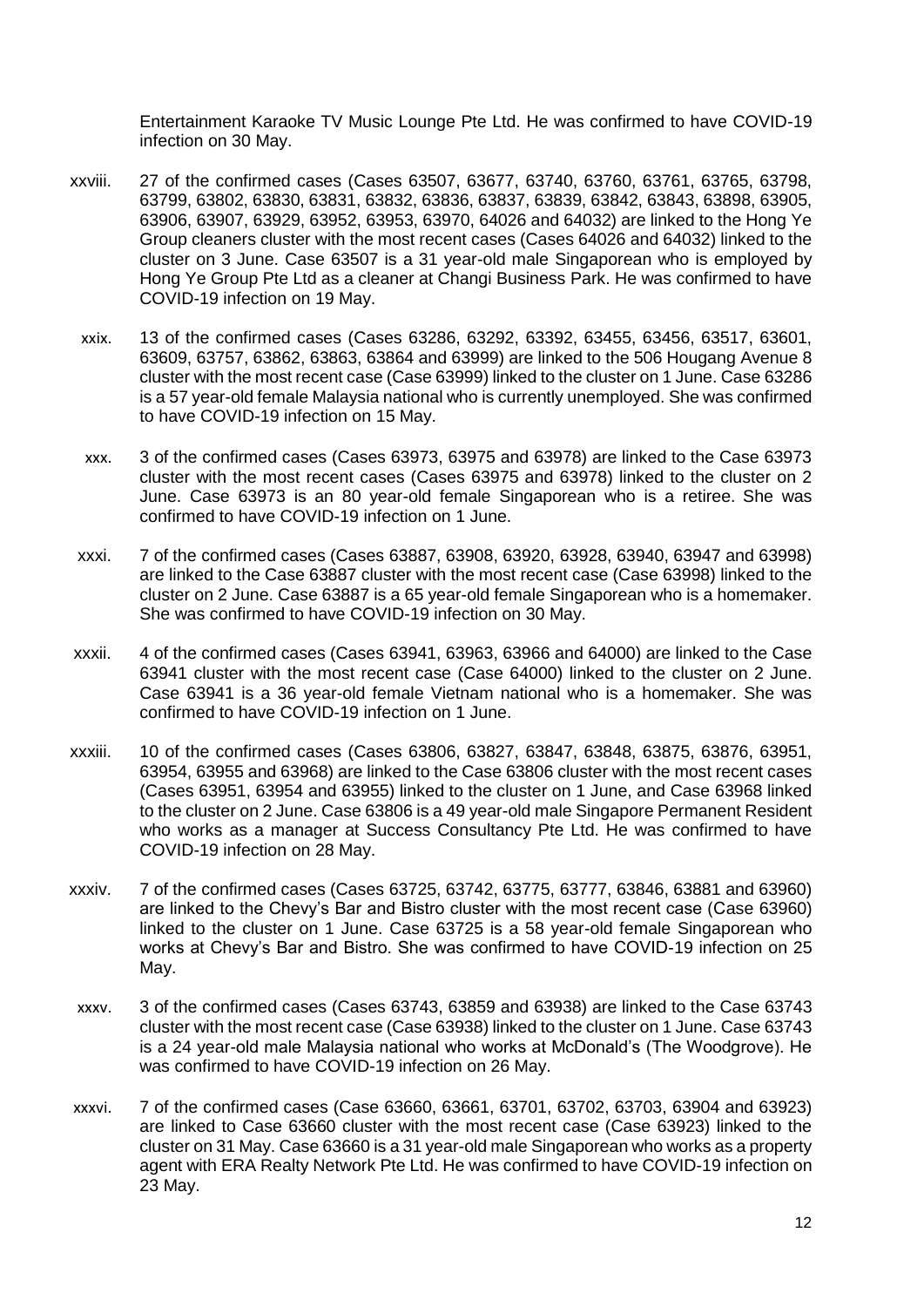- xxxvii. 3 of the confirmed cases (Cases 63844, 63890 and 63899) are linked to Case 63844 cluster with the most recent cases (Case 63890 and 63899) linked to the cluster on 30 May. Case 63844 is a 49 year-old female Singaporean who works as executive at Eng Soon Chair & Table Hire Service. She was confirmed to have COVID-19 infection on 28 May.
- xxxviii. 63 of the confirmed cases (Cases 62933, 63037, 63273, 63275, 63276, 63277, 63304, 63306, 63318, 63357, 63363, 63381, 63393, 63406, 63408, 63417, 63448, 63453, 63462, 63463, 63469, 63470, 63471, 63472, 63488, 63508, 63509, 63510, 63520, 63524, 63559, 63560, 63570, 63571, 63577, 63578, 63588, 63591, 63593, 63597, 63598, 63600, 63606, 63607, 63620, 63652, 63653, 63664, 63665, 63675, 63678, 63704, 63707, 63722, 63724, 63728, 63729, 63733, 63734, 63735, 63829, 63849 and 63882) are linked to the JEM/ Westgate cluster with the most recent case (Case 63882) linked to the cluster on 30 May. Case 62933 is a 53 year-old female Singaporean who works as a cleaner at Park Avenue Rochester. She was confirmed to have COVID-19 infection on 7 May.
- xxxix. 5 of the confirmed cases (Cases 63446, 63656, 63773, 63866 and 63867) are linked to the Case 63446 cluster with the most recent cases (Cases 63866 and 63867) linked to the cluster on 29 May. Case 63446 is a 28 year-old male Singaporean who works as an engineer at Patec Pte Ltd. He was confirmed to have COVID-19 infection on 18 May.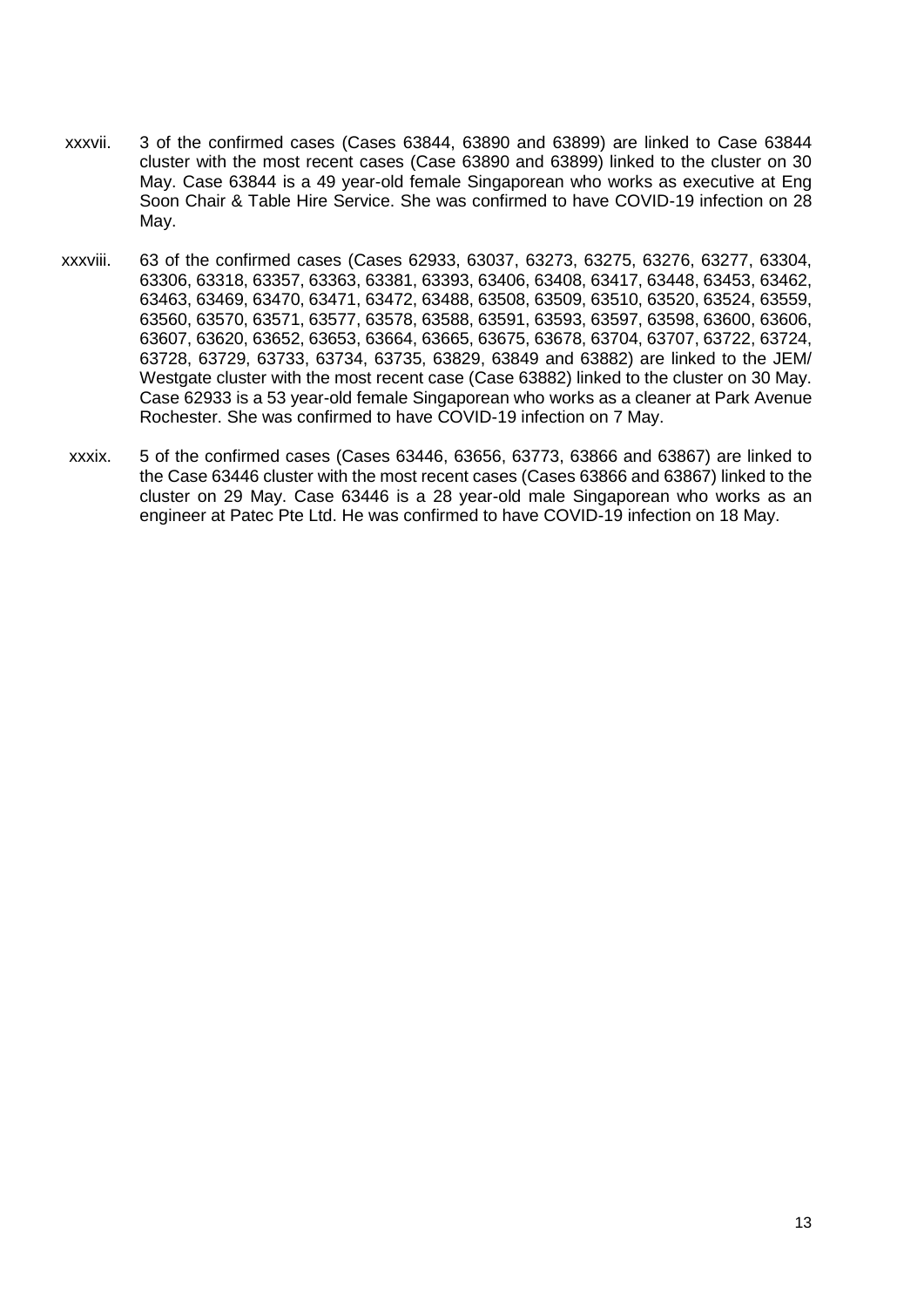# Annex C1

# **Summary of Cases in the Community**

|         | Case Number | Date of Confirmation | <b>Onset date</b> | Age (years)    | Gender | Nationality | Exposure            | cases)<br>Key Places Visited<br>Onset/Swab (for<br>after Symptoms<br>asymptomatic | Links/ Cluster                                              |
|---------|-------------|----------------------|-------------------|----------------|--------|-------------|---------------------|-----------------------------------------------------------------------------------|-------------------------------------------------------------|
| $\star$ | 64442       | 24 Jun               | Asymptomatic      | 67             | M      | <b>SC</b>   | Local linked        |                                                                                   | Changi General Hospital cluster                             |
| $\star$ | 64443       | 24 Jun               | 16 Jun            | 72             | M      | <b>SC</b>   | Local linked        |                                                                                   | Changi General Hospital cluster                             |
| $\star$ | 64444       | 24 Jun               | 23 Jun            | 32             | M      | <b>SC</b>   | Local unlinked      |                                                                                   |                                                             |
| $\#$    | 64445       | 24 Jun               | 23 Jun            | $\overline{2}$ | M      | <b>PR</b>   | Local linked        |                                                                                   | 115 Bukit Merah View Market &<br><b>Food Centre cluster</b> |
| $\star$ | 64446       | 24 Jun               | 24 Jun            | 70             | F      | <b>SC</b>   | <b>Local linked</b> |                                                                                   | 105 Henderson Crescent cluster                              |
| $\star$ | 64447       | 24 Jun               | 24 Jun            | 40             | F      | <b>SC</b>   | Local linked        |                                                                                   | 105 Henderson Crescent cluster                              |
| $\star$ | 64448       | 24 Jun               | Asymptomatic      | 45             | M      | Philippines | Local linked        |                                                                                   | 105 Henderson Crescent cluster                              |
| $\#$    | 64449       | 24 Jun               | Asymptomatic      | 30             | F      | Indonesia   | Local linked        |                                                                                   | Case 64264 cluster                                          |
| $\star$ | 64450       | 24 Jun               | 22 Jun            | 31             | M      | Malaysia    | Local unlinked      |                                                                                   |                                                             |
| $\#$    | 64451       | 24 Jun               | 24 Jun            | 31             | M      | China       | Local linked        |                                                                                   | Contact of Case 64388                                       |
| $\star$ | 64454       | 24 Jun               | 16 Jun            | 84             | F      | <b>SC</b>   | Local unlinked      |                                                                                   |                                                             |
| $\star$ | 64455       | 24 Jun               | 21 Jun            | 32             | M      | <b>PR</b>   | Local linked        |                                                                                   | 105 Henderson Crescent cluster                              |
| $\star$ | 64456       | 24 Jun               | 24 Jun            | 32             | F      | <b>PR</b>   | Local linked        |                                                                                   | 105 Henderson Crescent cluster                              |
| $\star$ | 64457       | 25 Jun               | 22 Jun            | 45             | M      | <b>SC</b>   | Local linked        |                                                                                   | 105 Henderson Crescent cluster                              |
| $\#$    | 64461       | 25 Jun               | 23 Jun            | 11             | M      | <b>SC</b>   | Local linked        |                                                                                   | 115 Bukit Merah View Market &<br><b>Food Centre cluster</b> |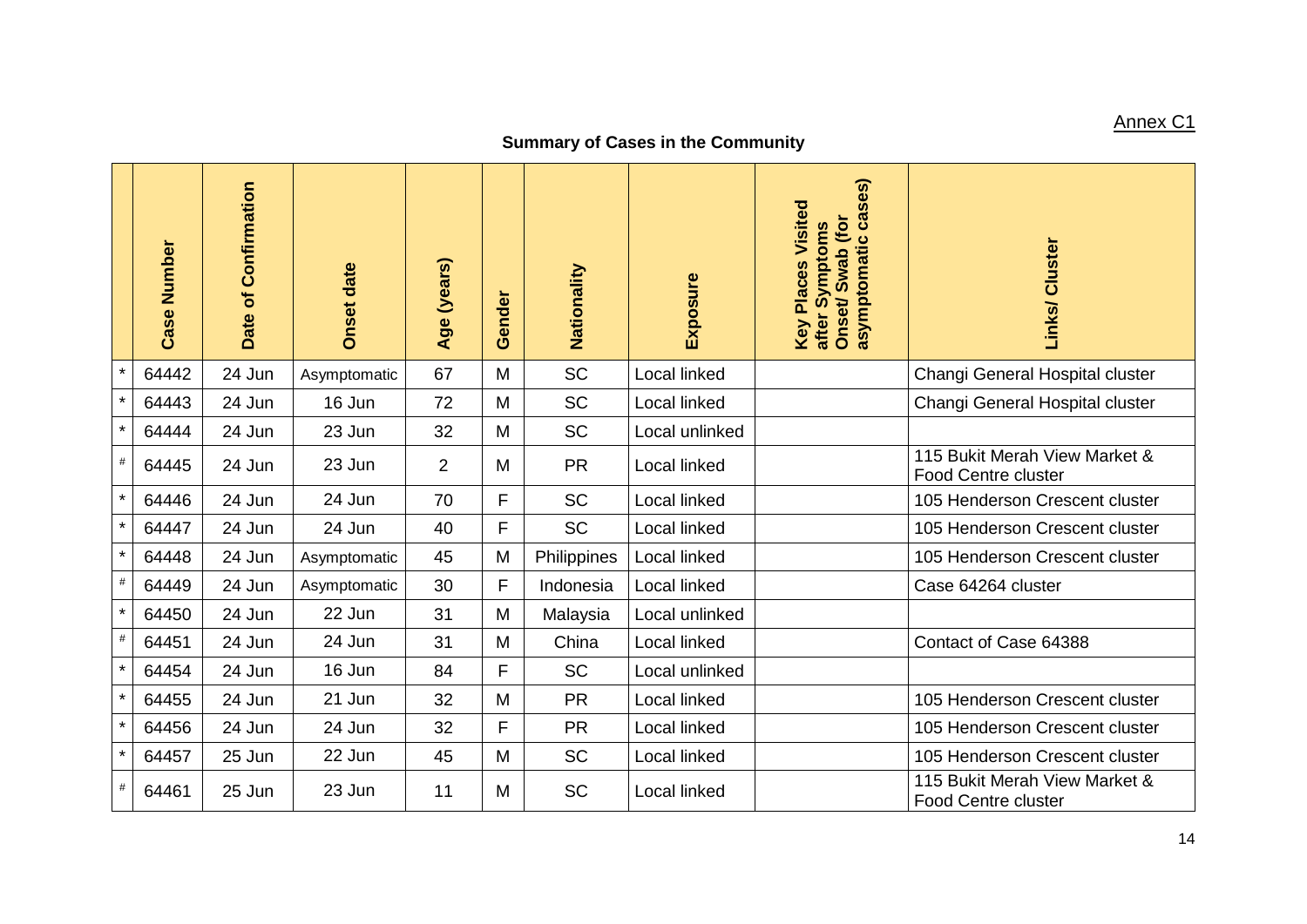Cases marked (# ) had already been quarantined earlier.

Cases marked (\*) were detected as a result of our proactive screening and surveillance.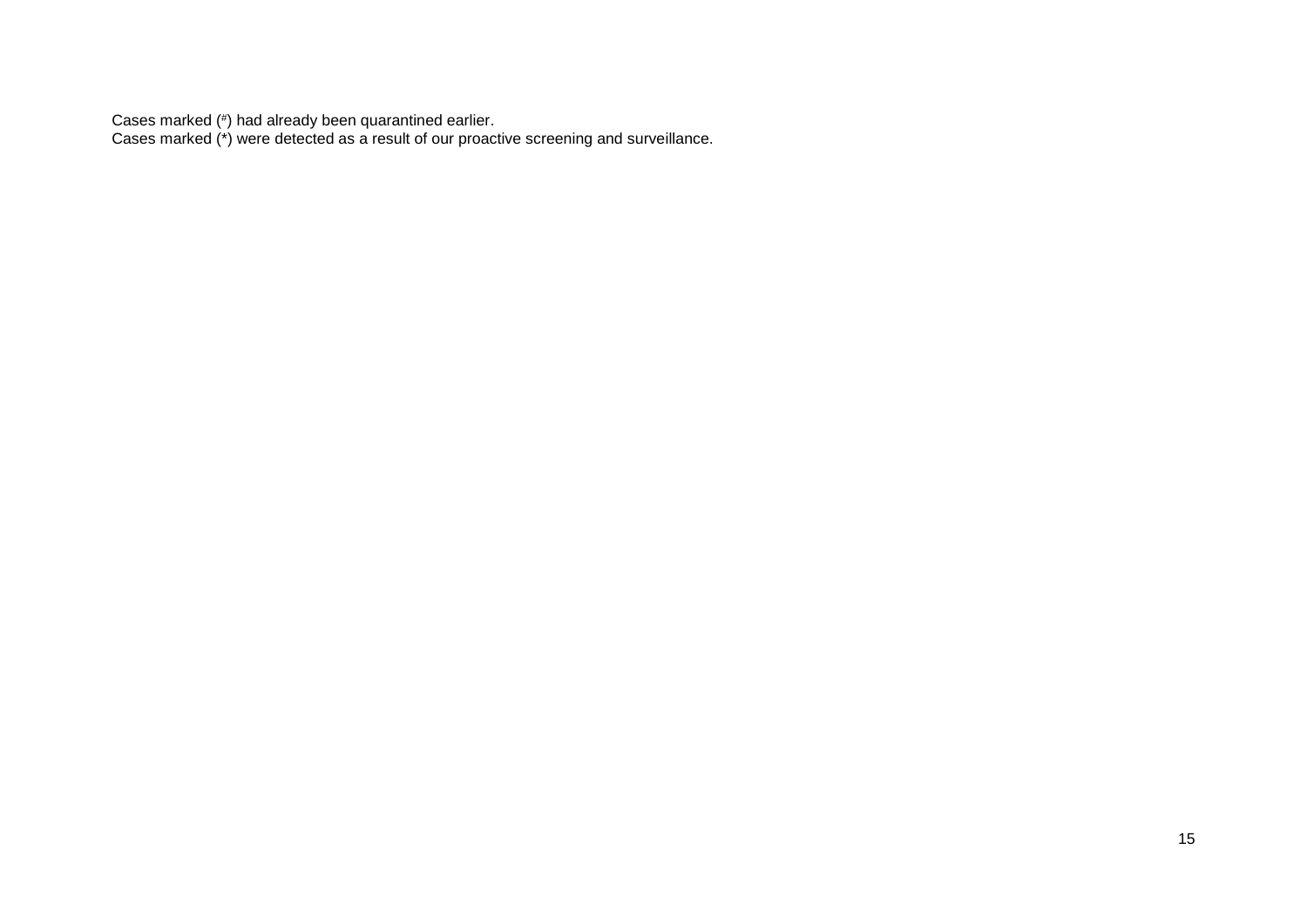# Annex C2

# **Summary of Imported Cases**

| Number<br>Case | Date of<br>Confirmation | date<br>Onset | $\widehat{\omega}$<br><u>s –</u><br>(yea<br>Age | Gender | Nationality                         | History<br>Travel | Exposure | Links | Cluster |
|----------------|-------------------------|---------------|-------------------------------------------------|--------|-------------------------------------|-------------------|----------|-------|---------|
| $\sim$ 64440   | 24 Jun                  | Asymptomatic  | 27                                              | M      | <b>PR</b>                           | <b>UK</b>         | Imported |       |         |
| $\sim$ 64441   | 24 Jun                  | Asymptomatic  | 23                                              | M      | <b>SC</b>                           | <b>UK</b>         | Imported |       |         |
| $\sim$ 64458   | 25 Jun                  | Asymptomatic  | 35                                              | M      | Philippines<br>(Work Permit holder) | Philippines       | Imported |       |         |
| $\sim$ 64459   | 25 Jun                  | 16 Jun        | 59                                              | M      | <b>SC</b>                           | Indonesia         | Imported |       |         |
| $\sim$ 64460   | 25 Jun                  | Asymptomatic  | 13                                              | F      | <b>PR</b>                           | India             | Imported |       |         |

Cases marked (~) had already been placed on Stay-Home Notice or isolated upon arrival in Singapore.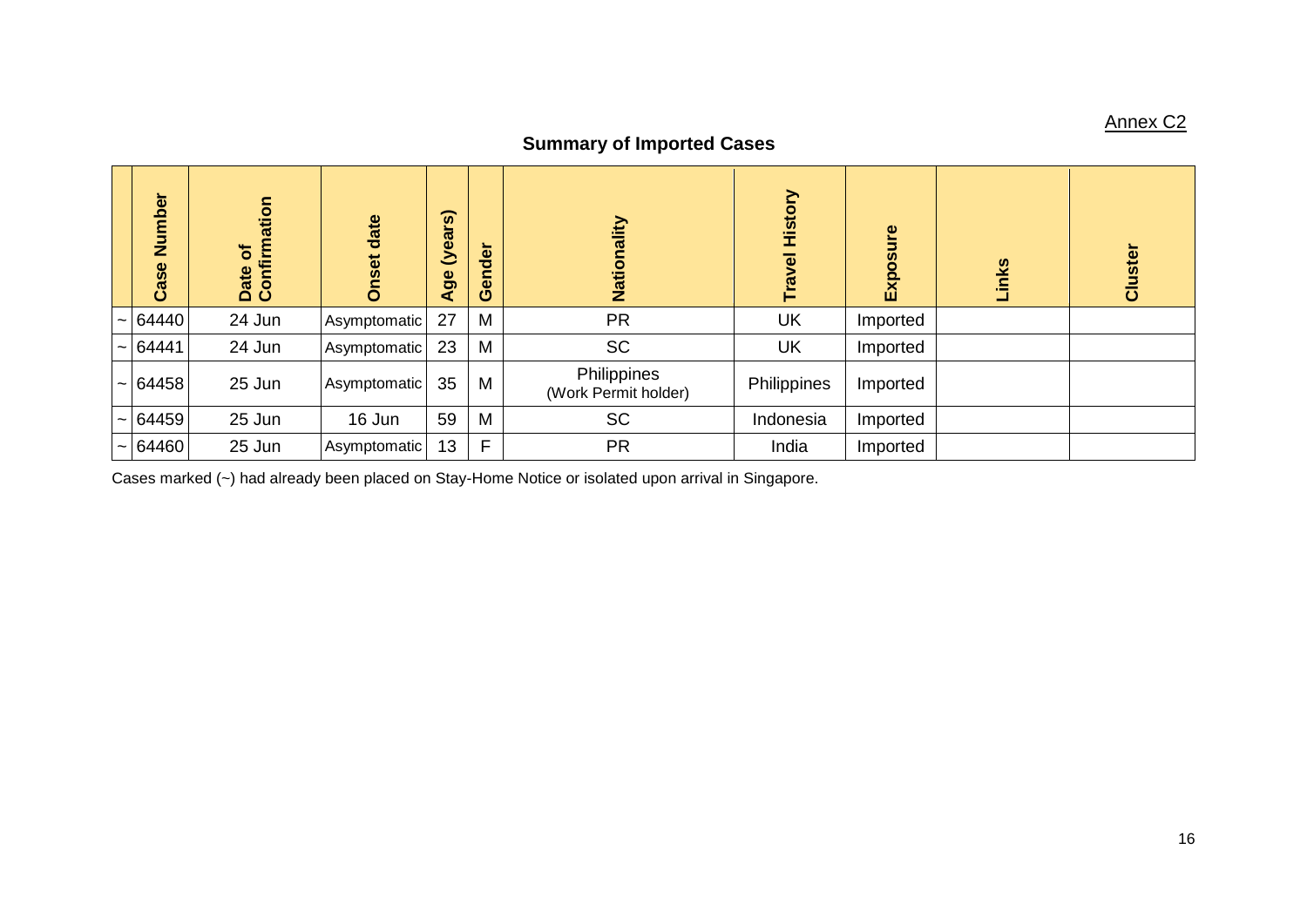#### Annex D

#### **Public Places Visited by Cases in the Community during Infectious Period<sup>9</sup>**

| <b>Date</b>     | <b>Time</b>    | <b>Location (Address)</b>                                                                     |
|-----------------|----------------|-----------------------------------------------------------------------------------------------|
| 11 Jun          | 0500h to 1800h | 115 Bukit Merah View Market & Hawker Centre (115 Bukit<br>Merah View)                         |
| 11 Jun          | 0600h to 0900h | ION Orchard (2 Orchard Turn)                                                                  |
| 11 Jun          | 0600h to 1500h | 115 Bukit Merah View Market & Hawker Centre (115 Bukit<br>Merah View)                         |
| 11 Jun          | 0630h to 1230h | Tiong Bahru Yong Tao Hu (56 Eng Hoon Street)                                                  |
| 11 Jun          | 0800h to 1400h | 115 Bukit Merah View Market & Hawker Centre (115 Bukit<br>Merah View)                         |
| 11 to 12<br>Jun | 0830h to 1430h | 115 Bukit Merah View Market & Hawker Centre (115 Bukit<br>Merah View)                         |
| 11 Jun          | 0930h to 1430h | 115 Bukit Merah View Market & Hawker Centre (115 Bukit<br>Merah View)                         |
| 11 Jun          | 1000h to 1735h | Katong Shopping Centre (865 Mountbatten Road)<br>Union United Employment Pte Ltd<br>$\bullet$ |
| 11 Jun          | 1000h to 1930h | Telok Blangah Food Centre (79 Telok Blangah Drive)<br>Al-barakah Food Corner                  |
| 11 Jun          | 1030h to 1900h | ION Orchard (2 Orchard Turn)                                                                  |
| 11 Jun          | 1100h to 1130h | 115 Bukit Merah View Market & Hawker Centre (115 Bukit<br>Merah View)                         |
| 11 Jun          | 1105h to 1140h | Chinatown Complex (335 Smith Street)<br>Wet market<br>$\bullet$                               |
| 11 Jun          | 1110h to 1145h | ARTRA (12 Alexandra View)<br><b>FairPrice Finest</b>                                          |
| 11 Jun          | 1140h to 1215h | Chinatown Complex (336 Smith Street)<br>myCK - Chinatown                                      |
| 11 Jun          | 1230h to 1335h | NTUC FairPrice (166 Bukit Merah Central)                                                      |
| 11 Jun          | 1235h to 1335h | NTUC FairPrice (166 Bukit Merah Central)                                                      |
| 11 Jun          | 1325h to 1520h | Hing Show Nails (82 Marine Parade Central)                                                    |
| 11 Jun          | 1450h to 1700h | Northpoint City (930 Yishun Avenue 2)                                                         |
| 11 Jun          | 1610h to 1645h | The Clementi Mall (3155 Commonwealth Avenue West)                                             |
| 11 Jun          | 1700h to 2100h | 115 Bukit Merah View Market & Hawker Centre (115 Bukit<br>Merah View)                         |
| 11 Jun          | 1730h to 1930h | Katong V Mall (30 East Coast Road)<br><b>FairPrice Finest</b>                                 |
| 11 Jun          | 1930h to 2000h | Katong Shopping Centre (865 Mountbatten Road)                                                 |

 $9$  Excludes residence, workplaces, healthcare facilities and public transport. This list will be updated on a rolling 14-days basis, i.e. one incubation period, and as epidemiological investigations progress.

**.**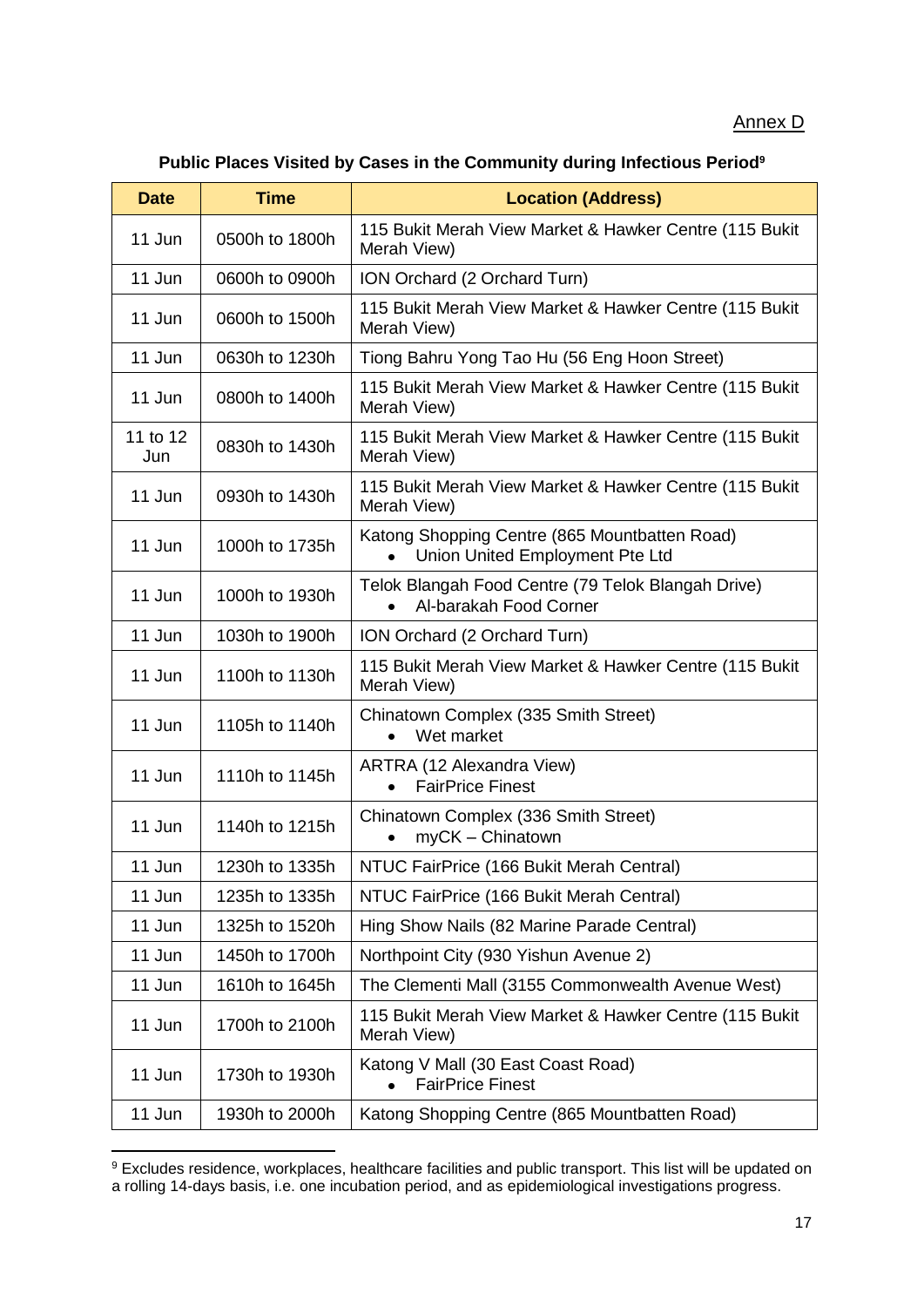| <b>Date</b> | <b>Time</b>    | <b>Location (Address)</b>                                                                     |  |  |
|-------------|----------------|-----------------------------------------------------------------------------------------------|--|--|
|             |                | Union United Employment Pte Ltd<br>$\bullet$                                                  |  |  |
| 12 Jun      | 0500h to 0530h | 115 Bukit Merah View Market & Hawker Centre (115 Bukit<br>Merah View)                         |  |  |
| 12 Jun      | 0600h to 1700h | Tiong Bahru Yong Tao Hu (56 Eng Hoon Street)                                                  |  |  |
| 12 Jun      | 0630h to 1115h | Tiong Bahru Yong Tao Hu (56 Eng Hoon Street)                                                  |  |  |
| 12 Jun      | 0630h to 1700h | Tiong Bahru Yong Tao Hu (56 Eng Hoon Street)                                                  |  |  |
| 12 Jun      | 0915h to 0945h | Kim San Leng Coffee Shop (116 Bukit Merah View)                                               |  |  |
| 12 Jun      | 0930h to 1430h | 115 Bukit Merah View Market & Hawker Centre (115 Bukit<br>Merah View)                         |  |  |
| 12 Jun      | 1000h to 1930h | Telok Blangah Food Centre (79 Telok Blangah Drive)<br>Al-barakah Food Corner                  |  |  |
| 12 Jun      | 1000h to 2000h | Katong Shopping Centre (865 Mountbatten Road)<br>Union United Employment Pte Ltd              |  |  |
| 12 Jun      | 1005h to 1035h | NTUC FairPrice (166 Bukit Merah Central)                                                      |  |  |
| 12 Jun      | 1010h to 1215h | Harvest Care Centre (165 Sims Avenue)<br><b>Harvester Community Church</b>                    |  |  |
| 12 Jun      | 1100h to 1130h | 115 Bukit Merah View Market & Hawker Centre (115 Bukit<br>Merah View)                         |  |  |
| 12 Jun      | 1105h to 1205h | Junction 8 (9 Bishan Place)                                                                   |  |  |
| 12 Jun      | 1535h to 1610h | Sheng Siong Supermarket (88 Tanglin Halt Road)                                                |  |  |
| 12 Jun      | 1535h to 1630h | Greet Effect Aquarium (801 French Road)                                                       |  |  |
| 12 Jun      | 1900h to 1940h | VivoCity (1 HarbourFront Walk)<br>Swarovski                                                   |  |  |
| 12 Jun      | 1900h to 1945h | VivoCity (1 HarbourFront Walk)                                                                |  |  |
| 12 Jun      | 2040h to 2230h | Night Safari (80 Mandai Lake Road)                                                            |  |  |
| 13 Jun      | 0630h to 1150h | Tiong Bahru Yong Tao Hu (56 Eng Hoon Street)                                                  |  |  |
| 13 Jun      | 0630h to 1700h | Tiong Bahru Yong Tao Hu (56 Eng Hoon Street)                                                  |  |  |
| 13 Jun      | 0800h to 0835h | NTUC FairPrice (50 Havelock Road)                                                             |  |  |
| 13 Jun      | 1000h to 1535h | Katong Shopping Centre (865 Mountbatten Road)<br>Union United Employment Pte Ltd<br>$\bullet$ |  |  |
| 13 Jun      | 1020h to 1115h | NTUC FairPrice (166 Bukit Merah Central)                                                      |  |  |
| 13 Jun      | 1035h to 1110h | Thomson Plaza (301 Upper Thomson Road)<br>Daiso Japan                                         |  |  |
| 13 Jun      | 1110h to 1315h | Junction 10 (1 Woodlands Road)<br><b>Sheng Siong Supermarket</b>                              |  |  |
| 13 Jun      | 1150h to 1220h | Giant Express (86 Redhill Close)                                                              |  |  |
| 13 Jun      | 1200h to 1530h | Katong Shopping Centre (865 Mountbatten Road)                                                 |  |  |
| 13 Jun      | 1310h to 1520h | VivoCity (1 HarbourFront Walk)                                                                |  |  |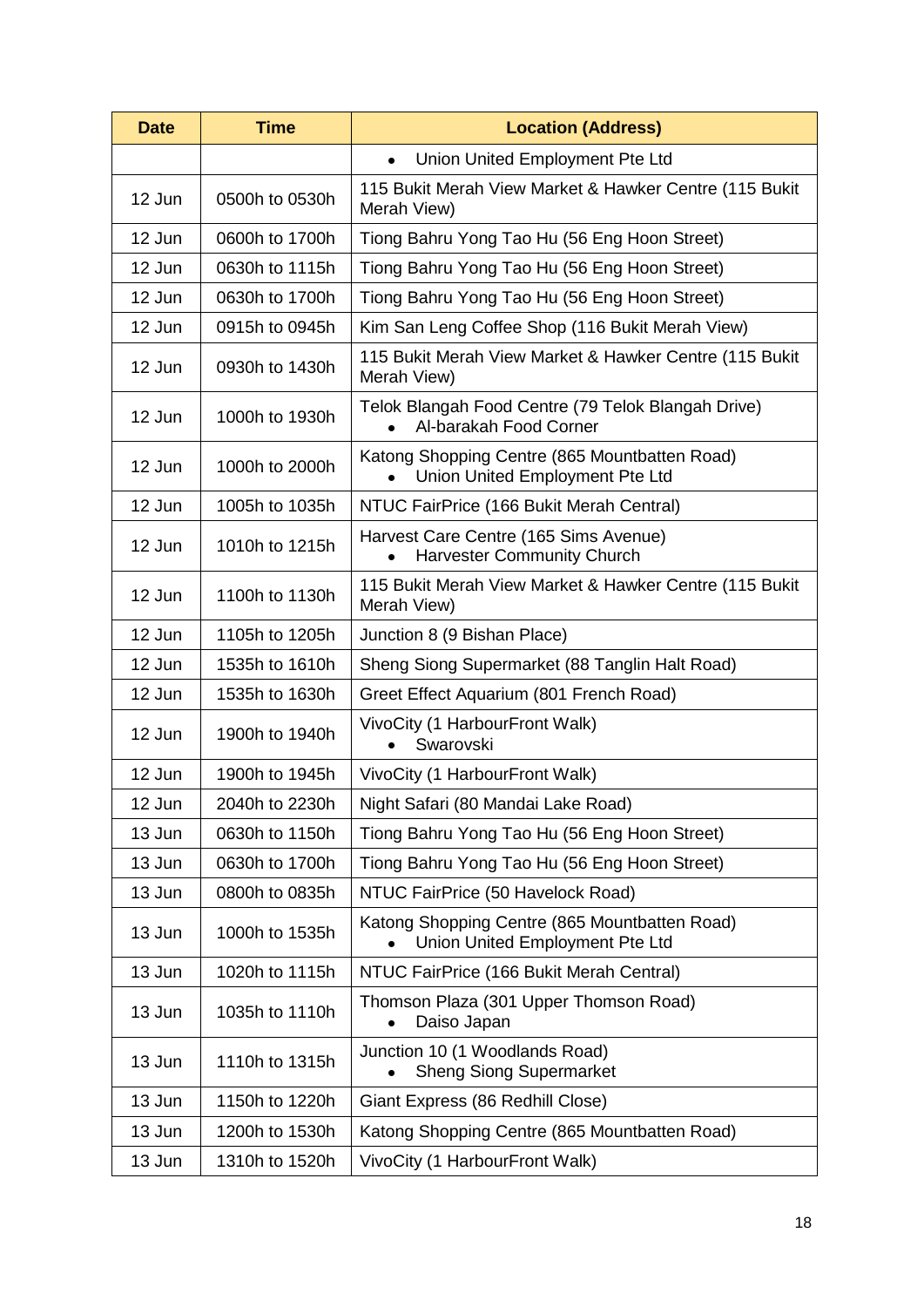| <b>Time</b><br><b>Date</b> |                | <b>Location (Address)</b>                                                           |  |  |  |
|----------------------------|----------------|-------------------------------------------------------------------------------------|--|--|--|
|                            |                | Toys "R" Us<br>$\bullet$                                                            |  |  |  |
| 13 Jun                     | 1315h to 1405h | The Clementi Mall (3155 Commonwealth Avenue West)<br><b>Clementi Public Library</b> |  |  |  |
| 13 Jun                     | 1320h to 1430h | VivoCity (1 HarbourFront Walk)<br>Toys "R" Us                                       |  |  |  |
| 13 Jun                     | 1415h to 1505h | Joo Chiat Complex (1 Joo Chiat Road)                                                |  |  |  |
| 13 Jun                     | 1500h to 1530h | 115 Bukit Merah View Market & Hawker Centre (115 Bukit<br>Merah View)               |  |  |  |
| 13 Jun                     | 1530h to 1630h | Katong V Mall (30 East Coast Road)<br><b>NTUC FairPrice</b>                         |  |  |  |
| 13 Jun                     | 1535h to 1635h | Katong V Mall (30 East Coast Road)<br><b>FairPrice Finest</b>                       |  |  |  |
| 13 Jun                     | 1635h to 2000h | Katong Shopping Centre (865 Mountbatten Road)<br>Union United Employment Pte Ltd    |  |  |  |
| 13 Jun                     | 2000h to 2030h | VivoCity (1 HarbourFront Walk)                                                      |  |  |  |
| 14 Jun                     | 0500h to 1620h | Tiong Bahru Yong Tao Hu (56 Eng Hoon Street)                                        |  |  |  |
| 14 Jun                     | 0630h to 1600h | Tiong Bahru Yong Tao Hu (56 Eng Hoon Street)                                        |  |  |  |
| 14 Jun                     | 0745h to 0820h | Eastpoint Mall (3 Simei Street 6)<br><b>NTUC FairPrice</b><br>$\bullet$             |  |  |  |
| 14 Jun                     | 1010h to 1400h | Katong Shopping Centre (865 Mountbatten Road)<br>Union United Employment Pte Ltd    |  |  |  |
| 14 Jun                     | 1130h to 1205h | Teoh Hock Seng (129 Kim Tian Road)                                                  |  |  |  |
| 14 Jun                     | 1200h to 2100h | Bake King (10 Haig Road)                                                            |  |  |  |
| 14 Jun                     | 1430h to 1500h | Redhill Market (79 Redhill Lane)                                                    |  |  |  |
| 14 Jun                     | 1600h to 1700h | <b>COURTS Megastore (50 Tampines North Drive 2)</b>                                 |  |  |  |
| 14 Jun                     | 1655h to 1830h | IKEA Tampines (60 Tampines North Drive 2)                                           |  |  |  |
| 14 Jun                     | 1755h to 1925h | City Square Mall (180 Kitchener Road)                                               |  |  |  |
| 14 Jun                     | 1940h to 2040h | Jurong Point (1 Jurong West Central 2)                                              |  |  |  |
| 14 Jun                     | 1955h to 2030h | NTUC FairPrice (166 Bukit Merah Central)                                            |  |  |  |
| 15 Jun                     | 0100h to 0130h | Sheng Siong Supermarket (108 McNair Road)                                           |  |  |  |
| 15 Jun                     | 1555h to 1630h | Dawson Place (57 Dawson Road)<br><b>NTUC FairPrice</b>                              |  |  |  |
| 15 Jun                     | 1605h to 1645h | Public Free Clinic Society (245 Tampines Street 21)                                 |  |  |  |
| 15 Jun                     | 1650h to 1800h | Waterway Point (83 Punggol Central)                                                 |  |  |  |
| 15 Jun                     | 1850h to 2130h | Palelai Buddhist Temple (49 Bedok Walk)                                             |  |  |  |
| 15 Jun                     | 2000h to 2035h | Joo Chiat Complex (1 Joo Chiat Road)<br>Al Barakah                                  |  |  |  |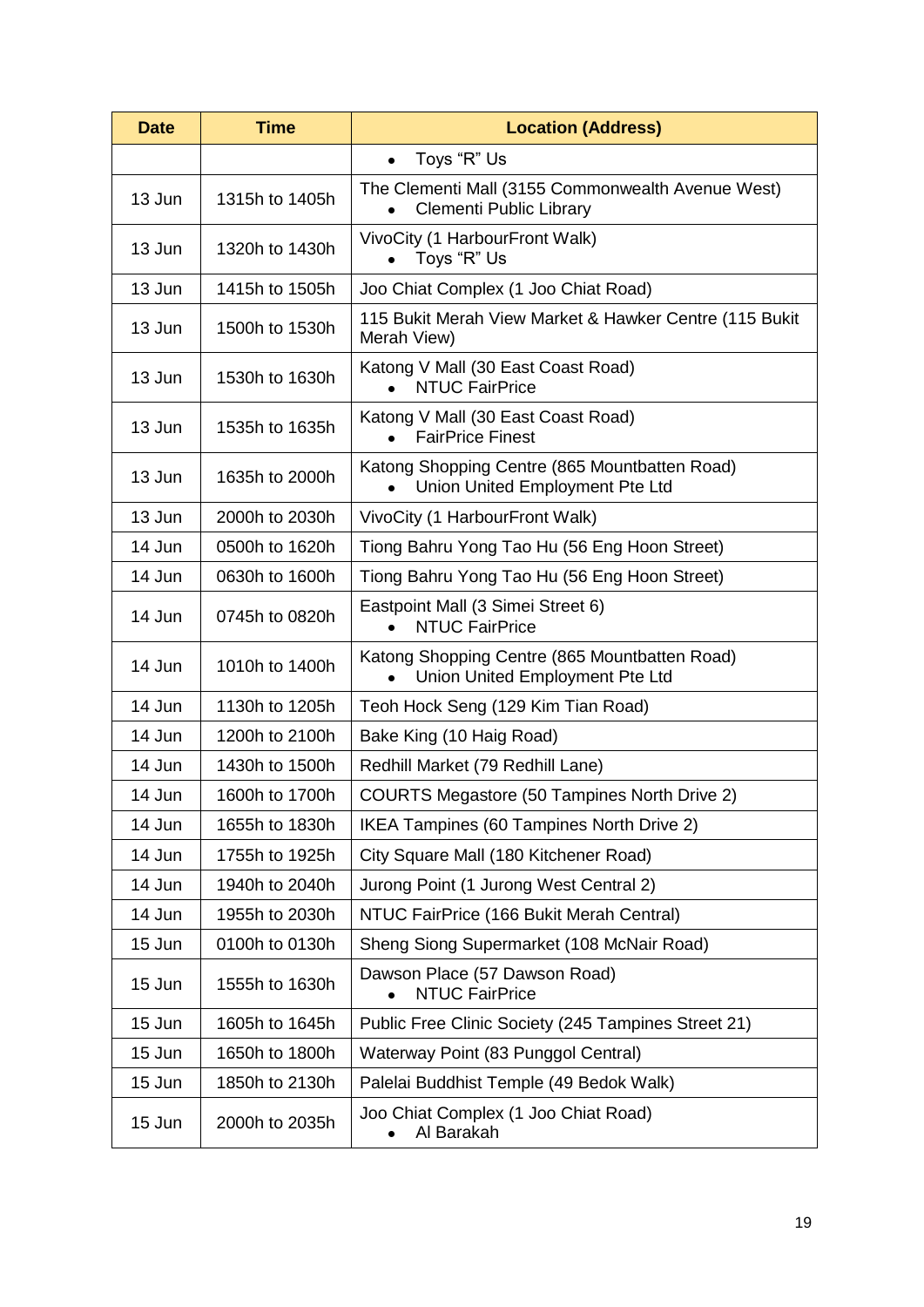| <b>Date</b> | <b>Time</b>    | <b>Location (Address)</b>                                                                     |
|-------------|----------------|-----------------------------------------------------------------------------------------------|
| 16 Jun      | 0940h to 1010h | Geylang Bahru Market and Food Centre (69 Geylang<br>Bahru)                                    |
| 16 Jun      | 1020h to 1900h | Katong Shopping Centre (865 Mountbatten Road)<br><b>Central Recruitment Solutions Pte Ltd</b> |
| 16 Jun      | 1430h to 1500h | Redhill Market (79 Redhill Lane)                                                              |
| 16 Jun      | 1740h to 1955h | *SCAPE (2 Orchard Link)<br><b>Equilibrium Mixed Martial Arts</b>                              |
| 16 Jun      | 1810h to 1900h | Tiong Bahru Plaza (298 Tiong Bahru Road)                                                      |
| 17 Jun      | 0945h to 1020h | NTUC FairPrice Finest (202 Hougang Street 21)                                                 |
| 17 Jun      | 1015h to 1840h | Katong Shopping Centre (865 Mountbatten Road)<br><b>Central Recruitment Solutions Pte Ltd</b> |
| 17 Jun      | 1035h to 1240h | NTUC FairPrice (166 Bukit Merah Central)                                                      |
| 17 Jun      | 1100h to 1300h | Bedok Point (799 New Upper Changi Road)<br>Teo Heng KTV Studio                                |
| 17 Jun      | 1145h to 1230h | Tiong Bahru Plaza (298 Tiong Bahru Road)                                                      |
| 17 Jun      | 1250h to 1430h | Tiong Bahru Plaza (298 Tiong Bahru Road)<br>Khai Yong Heng Goldsmith                          |
| 17 Jun      | 1255h to 1325h | Tiong Bahru Plaza (298 Tiong Bahru Road)<br>Khai Yong Heng Goldsmith<br>$\bullet$             |
| 17 Jun      | 1535h to 1710h | Hairpost Beauty Salon (162 Bukit Merah Central)                                               |
| 17 Jun      | 1605h to 1810h | IKEA Tampines (60 Tampines North Drive 2)                                                     |
| 17 Jun      | 1640h to 1715h | People's Park Centre (101 Upper Cross Street)                                                 |
| 17 Jun      | 1640h to 1715h | People's Park Centre (101 Upper Cross Street)<br>Citri Mobile                                 |
| 17 Jun      | 1745h to 1825h | Sim Lim Square (1 Rochor Canal Road)                                                          |
| 17 Jun      | 1815h to 2020h | NTUC FairPrice (166 Bukit Merah Central)                                                      |
| 17 Jun      | 2000h to 2100h | Market Square @ Downtown East (1 Pasir Ris Close)                                             |
| 18 Jun      | 0945h to 2000h | ION Orchard (2 Orchard Turn)<br><b>Monster Curry</b>                                          |
| 18 Jun      | 1010h to 1800h | Katong Shopping Centre (865 Mountbatten Road)<br><b>Central Recruitment Solutions Pte Ltd</b> |
| 18 Jun      | 1225h to 1300h | Lucky Plaza (304 Orchard Road)                                                                |
| 18 Jun      | 1225h to 1345h | *SCAPE (2 Orchard Link)<br><b>Equilibrium Mixed Martial Arts</b>                              |
| 18 Jun      | 1315h to 1345h | Prime Supermarket (823 Tampines Street 81)                                                    |
| 18 Jun      | 1330h to 1800h | Redhill MRT Station (920 Tiong Bahru Road)<br><b>Bakery Point</b><br>$\bullet$                |
| 18 Jun      | 1400h to 1500h | Funan (107 North Bridge Road)<br><b>Premium Eyecare</b>                                       |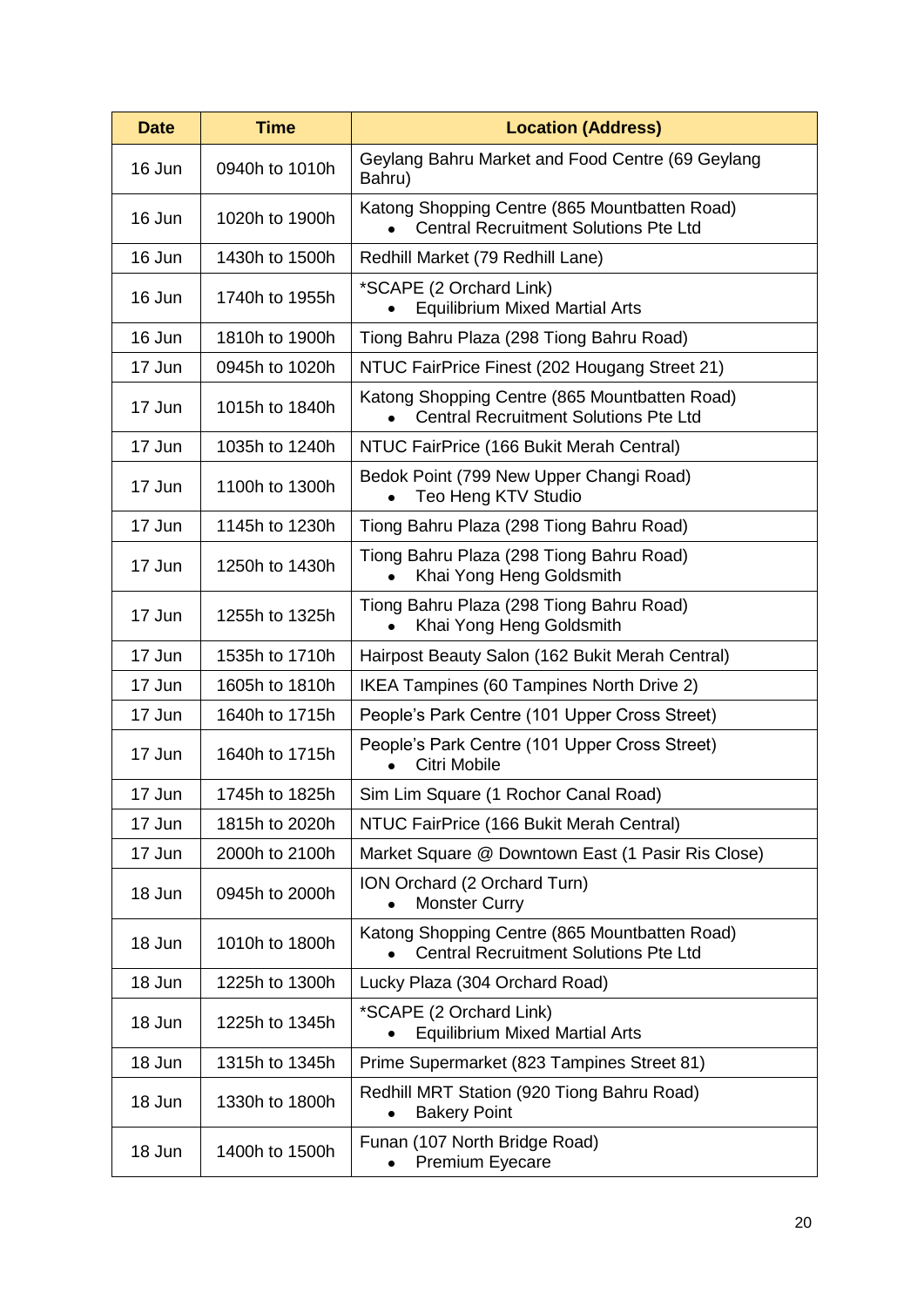| <b>Date</b> | <b>Time</b>    | <b>Location (Address)</b>                                                                     |
|-------------|----------------|-----------------------------------------------------------------------------------------------|
| 18 Jun      | 1425h to 1505h | Boon Lay Shopping Centre (221 Boon Lay Place)<br><b>LITE Mobile</b><br>$\bullet$              |
| 18 Jun      | 1545h to 1800h | Northpoint City (930 Yishun Avenue 2)                                                         |
| 18 Jun      | 1745h to 1920h | Mulan (Kyawt Na Di) Beauty Salon (175 Boon Lay Drive)                                         |
| 18 Jun      | 1800h to 1950h | VivoCity (1 HarbourFront Walk)                                                                |
| 19 Jun      | 0115h to 0230h | China Square (51 Telok Ayer Street)<br>Livewire<br>$\bullet$                                  |
| 19 Jun      | 0945h to 2000h | ION Orchard (2 Orchard Turn)<br><b>Monster Curry</b>                                          |
| 19 Jun      | 0845h to 0930h | Our Tampines Hub (1 Tampines Walk)<br><b>Public Service Centre</b>                            |
| 19 Jun      | 0955h to 1645h | Katong Shopping Centre (865 Mountbatten Road)<br><b>Central Recruitment Solutions Pte Ltd</b> |
| 19 Jun      | 1045h to 1220h | Pasir Panjang Wholesale Centre (1 Wholesale Centre)<br>Zenxin Organic Food Singapore          |
| 19 Jun      | 1055h to 1200h | *SCAPE (2 Orchard Link)<br><b>Equilibrium Mixed Martial Arts</b>                              |
| 19 Jun      | 1100h to 1400h | Redhill Market (79 Redhill Lane)                                                              |
| 19 Jun      | 1100h to 1800h | Katong Shopping Centre (865 Mountbatten Road)<br><b>Top Employment Pte Ltd</b>                |
| 19 Jun      | 1700h to 1900h | Redhill Market (79 Redhill Lane)                                                              |
| 19 Jun      | 1835h to 2135h | Orchid Hotel (1 Tras Link)<br><b>JJ Dance Movement</b>                                        |
| 20 Jun      | 0630h to 0900h | Redhill Market (79 Redhill Lane)                                                              |
| 20 Jun      | 0640h to 0710h | Giant Express (86 Redhill Close)                                                              |
| 20 Jun      | 0810h to 0900h | Eastpoint Mall (3 Simei Street 6)<br><b>NTUC FairPrice</b>                                    |
| 20 Jun      | 0945h to 2000h | ION Orchard (2 Orchard Turn)<br><b>Monster Curry</b>                                          |
| 20 Jun      | 1100h to 1330h | Katong Shopping Centre (865 Mountbatten Road)<br><b>Top Employment Pte Ltd</b>                |
| 20 Jun      | 1100h to 1400h | Redhill Market (79 Redhill Lane)                                                              |
| 20 Jun      | 1700h to 1900h | Redhill Market (79 Redhill Lane)                                                              |
| 20 Jun      | 1755h to 1930h | Great World City (1 Kim Seng Promenade)                                                       |
| 20 Jun      | 1820h to 1855h | Giant Supermarket (316B Ang Mo Kio Street 31)                                                 |
| 20 Jun      | 1820h to 1855h | Hotel 81 Selegie (161 Selegie Road)                                                           |
| 21 Jun      | 0630h to 0900h | Redhill Market (79 Redhill Lane)                                                              |
| 21 Jun      | 0800h to 0955h | Eastpoint Mall (3 Simei Street 6)<br><b>NTUC FairPrice</b>                                    |